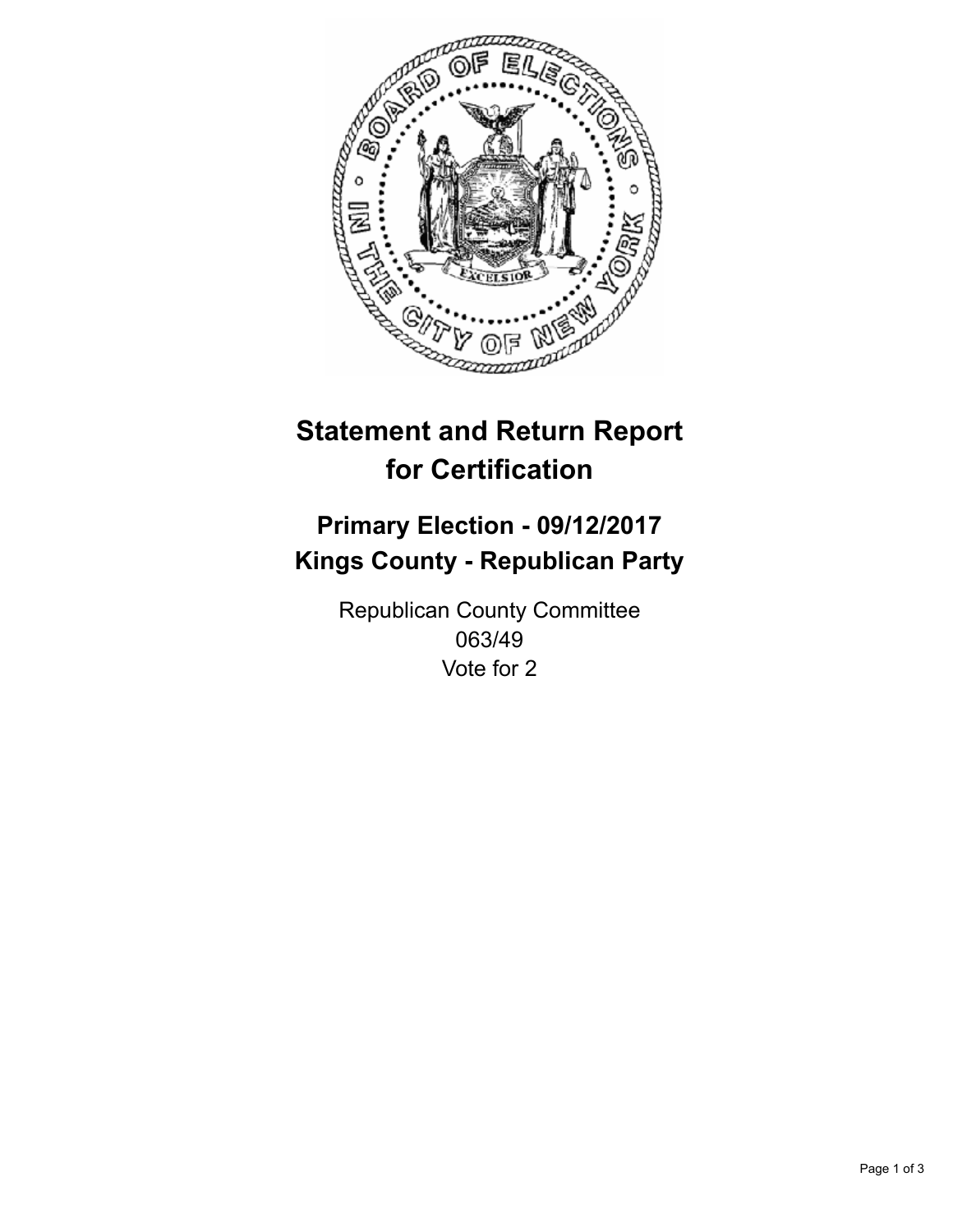

## **Assembly District 49**

| <b>PUBLIC COUNTER</b>                                    | 50 |
|----------------------------------------------------------|----|
| <b>MANUALLY COUNTED EMERGENCY</b>                        | 0  |
| ABSENTEE / MILITARY                                      |    |
| <b>AFFIDAVIT</b>                                         | 0  |
| <b>Total Ballots</b>                                     | 51 |
| Less - Inapplicable Federal/Special Presidential Ballots | 0  |
| <b>Total Applicable Ballots</b>                          | 51 |
| <b>ALBERT MILONE</b>                                     | 16 |
| <b>BARBARA MILONE</b>                                    | 9  |
| <b>MICHAEL TUCCI</b>                                     | 15 |
| ANNE D. PETRINO                                          | 16 |
| <b>Total Votes</b>                                       | 56 |
| Unrecorded                                               | 46 |